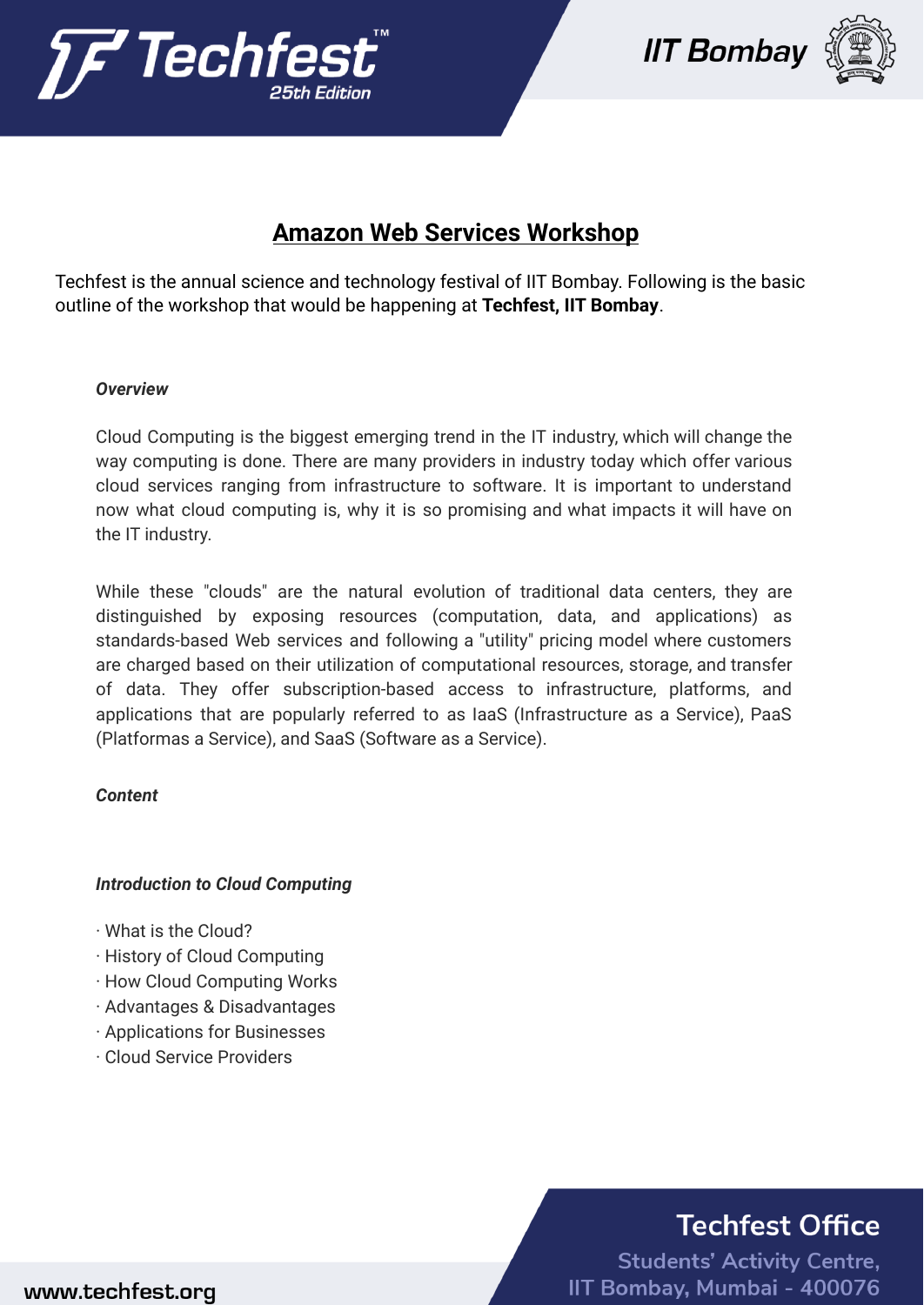





### **What makes a Cloud? Hands-on demonstration of Cloud Computing**

- · Creating an account on the Cloud
- · Starting a server instance
- · Allocating storage and other resources · Deploying an application

## **Virtualization**

- · Virtualization Basics
- · Objectives
- · Benefits of Virtualization
- · Emulation

## **Cloud Computing Service Models**

- · Infrastructure as a Service (IAAS)
- · Platform as a Service (PAAS)
- · Software as a Service (SAAS)

## **Private Clouds & Amazon Web Services**

- · What is it?
- · Advantages & Disadvantages
- · Installing a Private Cloud

### **AWS Overview**

- · Amazon S3
- · VPC
- · Cloudwatch
- · Cloud Formation
- · Amazon RDS
- · Amazon SQS
- · Amazon IAM
- · Amazon Route 53

# **Techfest Office**

**Students' Activity Centre,** IIT Bombay, Mumbai - 400076

## www.techfest.org